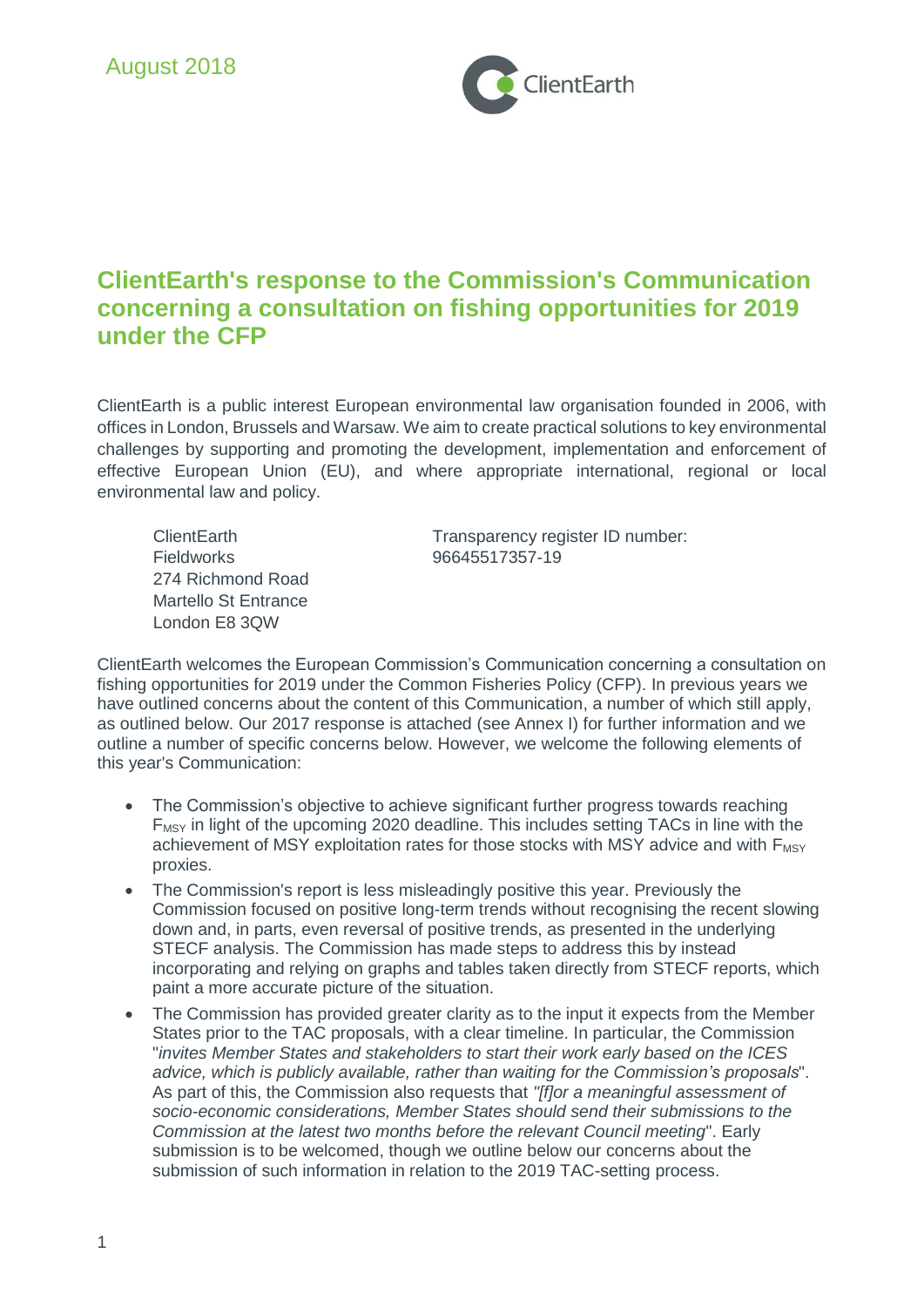- The Commission's intention to continue factoring *de minimis* allowances into their TAC proposal: this is crucial to ensure that continued discarding under such exemptions does not increase fishing mortality above the scientifically advised levels. We also welcome the Commission's decision not to add quota top-ups to their initial TAC proposal this year, but to propose TACs for the Baltic and the North Sea in line with the ICES landings advice. Granting top-ups based on an assumption of full compliance has the potential to increase the risk of fishing pressure above  $F_{MSY}$  where unreported discarding continues. While serious concerns remain about widespread non-compliance<sup>1</sup>, TACs should therefore be based on landings advice, with quota top-ups only granted to fleets that demonstrate full compliance with the landing obligation.
- The Commission's intention to adopt proposals for TACs on the basis of MSY where multiannual plans have become incompatible with the CFP;
- The Commission's acknowledgement of the link between more sustainable fishing and economic benefits.

Despite these positive aspects, several concerns we raised in our previous responses, and in our correspondence with the Commission in the lead-up to the present Communication, havestill not been sufficiently addressed. A few new ones have also emerged. We have particular concerns about:

- The  $F_{MSY}$  ranges contained within the Baltic and North Sea multiannual plans (MAPs), and the proposal for the Western Waters MAP. These risk TACs being set above the  $F_{MSY}$  point value in particular circumstances, which in turn puts the achievement of the MSY objective in jeopardy. This also has the potential to result in inconsistencies in reporting between years, with reporting in previous years having been against the  $F_{\text{MSY}}$ point values;
- The continuing lack of clarity about the Commission's intended approach for proposing TACs for stocks without MSY assessment, with indications that it is less inclined to consistently follow scientific advice for such stocks than for stocks with MSY-based advice, as has also been the case in previous years. While we acknowledge that information on stock status and trends is more limited for stocks without full analytical MSY-based assessment, at present the precautionary approach catch limits advised by ICES still remain the best available scientific advice for such stocks and the relevant TACs should therefore be set in line with this advice. At the same time, efforts should continue to increase the number of stocks with MSY-based reference points.
- The Commission's categorisation of stocks as target and bycatch, which seems to be used to apply different measures and standards for stocks depending on which category they fall into. This could jeopardise the achievement of the MSY objective, which applies to all harvested species. We highlight our key concerns about this approach in more detail below.
- The continued shortcomings in the Commission's Art. 50 report, which we highlighted in previous years and which have not been addressed in this year's report. These include:
	- $\circ$  the limitations of reporting only on a relatively small fraction of harvested stocks subject to the MSY objective;

<sup>1</sup> European Commission, DG Mare, Towars *[sic]* new SCIPs, Advisory Council Consultation. 2018.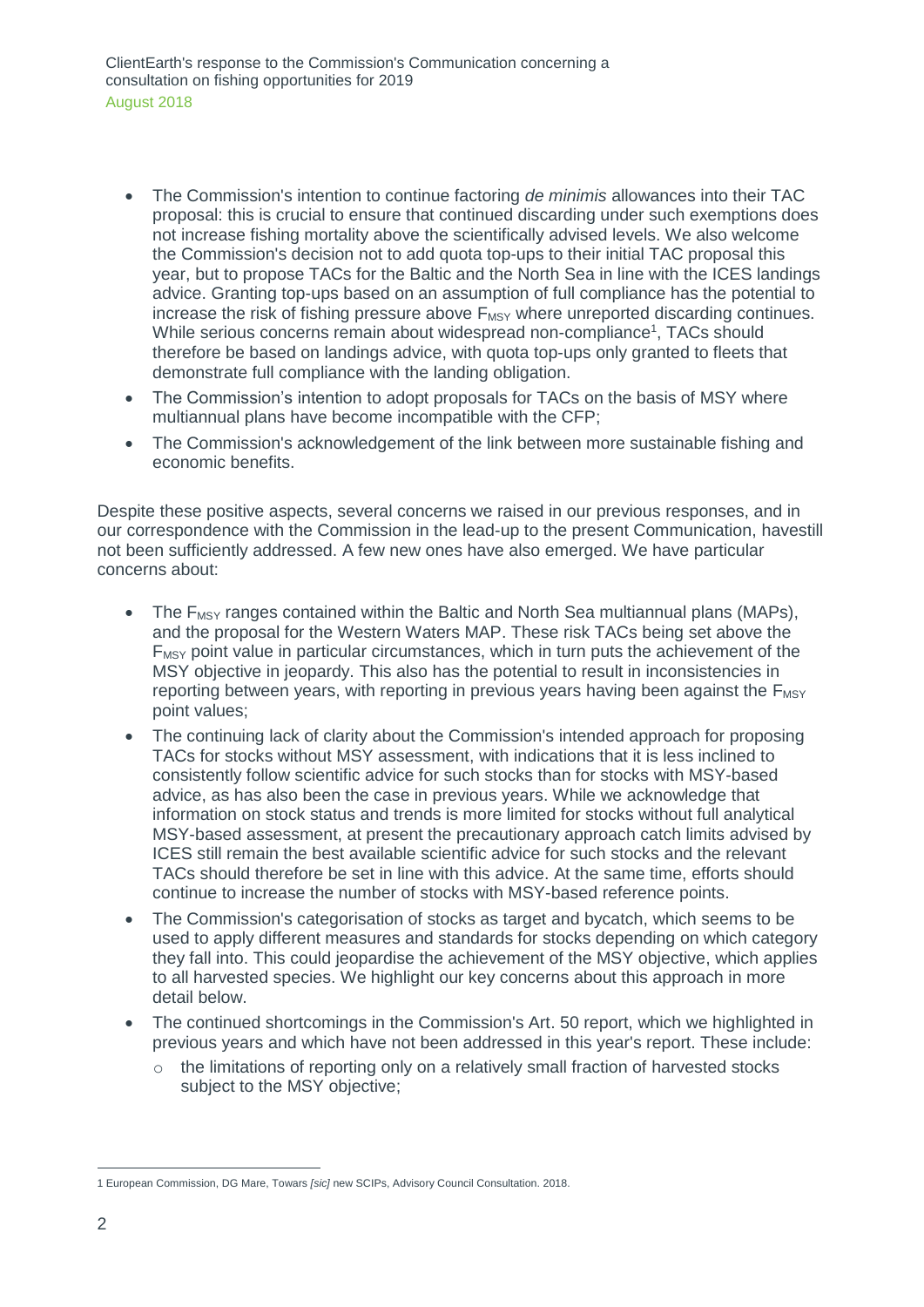- $\circ$  the lack of a comprehensive indicator (as recommended by STECF)<sup>2</sup> comparing Total Allowable Catches (TACs) to catch levels scientifically advised as sustainable.<sup>3</sup> However, we welcome the Commission's recent request to STECF to develop two indicators - "*an indicator which compares the scientific advice for stocks with the Commission initial proposals and one that compares these proposals with the final agreed TACs*"; 4
- $\circ$  the continued misleading presentation of the average  $F/F_{MSV}$  indicator. This suggests that on average  $F = F_{MSY}$  but in reality fishing mortality must not exceed  $F_{MSY}$  for all stocks individually, not just on average across all stocks;
- o lack of clear indication as to where figures on the percentage of the number of TACs or TAC volumes 'in line with F<sub>MSY</sub>' or on the coverage of the landing obligation originated from<sup>5</sup>. These values appear to be based on an analysis conducted by the Commission rather than the relevant STECF report, but a clear reference to where this underlying analysis can be found is lacking. This means is it difficult to assess whether those figures are accurate, because it is unclear exactly how they were calculated. There has been an improvement in that the Commission has included a footnote indicating when they considered a TAC to be 'in line with MSY'<sup>6</sup> but it remains the case that how this has been established is unclear, particularly in the cases of mismatches between areas for which advice is given and areas for which the TACs are set.
- While some progress has been made, there is a continuing lack of clarity in some MSYand sustainability-related wording. For example, the purpose of the Commission's report is said to be to report on 'progress made on achieving maximum sustainable yield  $(F_{MSY})'$ (emphasis added). However, progress towards MSY extends beyond fishing mortality, applying also to the applicable biomass levels. Focusing only on the fishing mortality element, as the Commission appears to do, unduly narrows the scope of the report and impacts analysis of progress towards achieving the MSY objective.

# **Key recommendations**

In summary, we would like to highlight the following recommendations to help the Commission to improve its Communication on fishing opportunities and its report on the implementation of the landing obligation in future, and to ensure that its forthcoming TAC proposal is in line with the CFP's requirements.

• The Commission should extend its reporting to all harvested stocks, which are all subject to the MSY objective, including by using appropriate proxies for those which currently lack full MSY-based stock assessments. Moreover, it should report not only on progress

[https://stecf.jrc.ec.europa.eu/documents/43805/850765/2014-12\\_STECF+14-23+-+Reporting+needs+under+new+CFP\\_JRC93936.pdf](https://stecf.jrc.ec.europa.eu/documents/43805/850765/2014-12_STECF+14-23+-+Reporting+needs+under+new+CFP_JRC93936.pdf)

4 Scientific, Technical and Economic Committee for Fisheries (STECF) - 56th Plenary Meeting Report (PLEN-17-03); Publications Office of the European Union, Luxembourg; ISBN 978-92-79-77297-9; doi:10.2760/605712, JRC109344. (see request from DG Mare to STECF on p.. 97) <https://stecf.jrc.ec.europa.eu/documents/43805/1919587/STECF+PLEN+17-03.pdf>

6 Footnote 5 on p. 10 of the Annex to the Commission's communication

<sup>2</sup> STECF (2014). Reporting needs under the new Common Fisheries Policy (STECF-14-32), p. 8.

<sup>3</sup> Note that potentially relevant figures are presented in Tables 4, 5 and 6 in the Annex of the Commission's Communication, but a reference to what analysis these values are based on is lacking and they do not appear to originate from STECF's analysis presented in the STECF-17-04 report (see footnote 3).

<sup>5</sup> See for example Tables 4, 5, 6 (p. 1) and p. 35 onwards in the Annex to the Commission's communication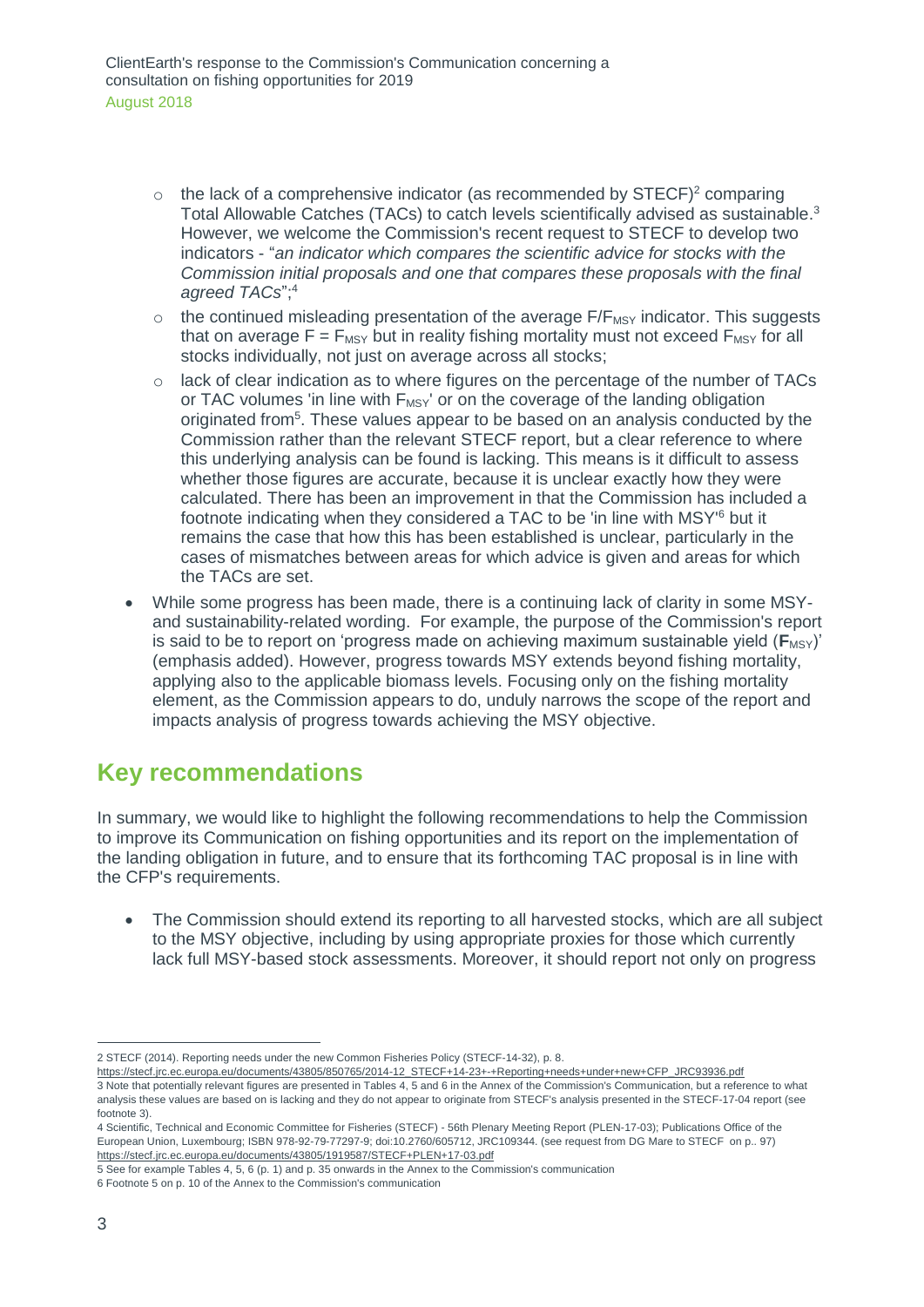in terms of fishing mortality and safe biological limits, but also on progress in terms of biomass in relation to available reference points.<sup>7</sup>

- Where MSY estimates are not yet available, the Commission should report on progress in relation to other existing reference points, such as trends in relation to precautionary or limit reference points provided in the scientific advice published by ICES<sup>8</sup> (making clear which reference points are being used), or to the lowest value of the time-series.
- The Article 50 report should also include an indicator comparing TACs to the underlying scientific advice in order to monitor progress of TAC-setting towards achieving MSYbased exploitation rates in line with the timescales set out in Article 2(2) of the Basic Regulation. 9
- While we welcome the Commission's attempt to quantify the extent to which TACs follow scientific advice as well as the current LO coverage, we strongly recommend that the basis of such information is clearly referenced in future reports, and that relevant indicators are calculated by STECF. Generally, the Commission should be more explicit about what indicators the values it presents are based on, and how these are to be interpreted, so that the situation is accurately represented. 10
- The Commission should strongly urge all Member States to submit their reports on the implementation of the landing obligation in a timely manner, preferably in the format of the questionnaire it circulated.<sup>11</sup> This would both allow the Commission to provide more detailed and representative reports and allow stakeholders to analyse the progress made in implementing the landing obligation as we approach the 2019 deadline.

Regarding the Commission's TAC proposals and the TACs then set by the Council for 2019, we have the following recommendations:

- F<sub>MSY</sub> must be the limit, not the target for the 2019 TACs and the Commission should follow the ICES MSY advice rule, proposing TACs not exceeding the  $F_{MSV}$  point estimates and urging the Council to follow suit when setting the TACs. This also applies to stocks subject to  $F_{\text{MSY}}$  ranges under the Baltic and North Sea multiannual plans.
- Where MSY advice is not yet available, ICES precautionary advice represents the best available scientific advice and the relevant TACs must not exceed this. However, there must be increased efforts to expand the number of stocks with MSY-based reference points.
- We encourage the Commission to reiterate in the lead-up to the TAC decisions for 2019 that delays to the achievement of MSY-based exploitation rates are the exception, not the rule (and cannot apply for deep sea stocks, with 2020 TACs being set in 2018). Should further delays be introduced, they must be accompanied by a clear plan as to how MSY-based exploitation rates will be achieved by 2020 at the latest. Critically, the Commission should work with the Council to develop a concrete timetable to ensure this legal deadline is met.

<sup>7</sup> For a detailed evaluation of reporting-related issues, please read our briefing: ClientEarth (2016). Reporting on progress of TAC decisions and the state of fish stocks towards MSY - Why reporting is important and how it can be improved[. https://www.documents.clientearth.org/library/download](https://www.documents.clientearth.org/library/download-info/reporting-on-progress-of-tac-decisions-and-the-state-of-fish-stocks-towards-msy-why-it-is-important-and-how-to-improve-it/)[info/reporting-on-progress-of-tac-decisions-and-the-state-of-fish-stocks-towards-msy-why-it-is-important-and-how-to-improve-it/](https://www.documents.clientearth.org/library/download-info/reporting-on-progress-of-tac-decisions-and-the-state-of-fish-stocks-towards-msy-why-it-is-important-and-how-to-improve-it/)

<sup>8</sup> ICES advice can be found o[n http://www.ices.dk/community/advisory-process/Pages/Latest-Advice.aspx](http://www.ices.dk/community/advisory-process/Pages/Latest-Advice.aspx)

<sup>9</sup> As noted above, the Annex to the Commission's Communication does present some relevant values, but it is unclear what they are based on, and we recommend that STECF is requested to calculate such an indicator for future reports.

<sup>10</sup> For example, the Commission's reference to the model-based indicator for F/F<sub>MSY</sub> as the '*average intensity of fishing compared to* F<sub>MSY</sub>' (p. 5 of the Communication's Annex) was misleading.

<sup>11</sup> We note that 8 Member States failed to submit these reports in 2018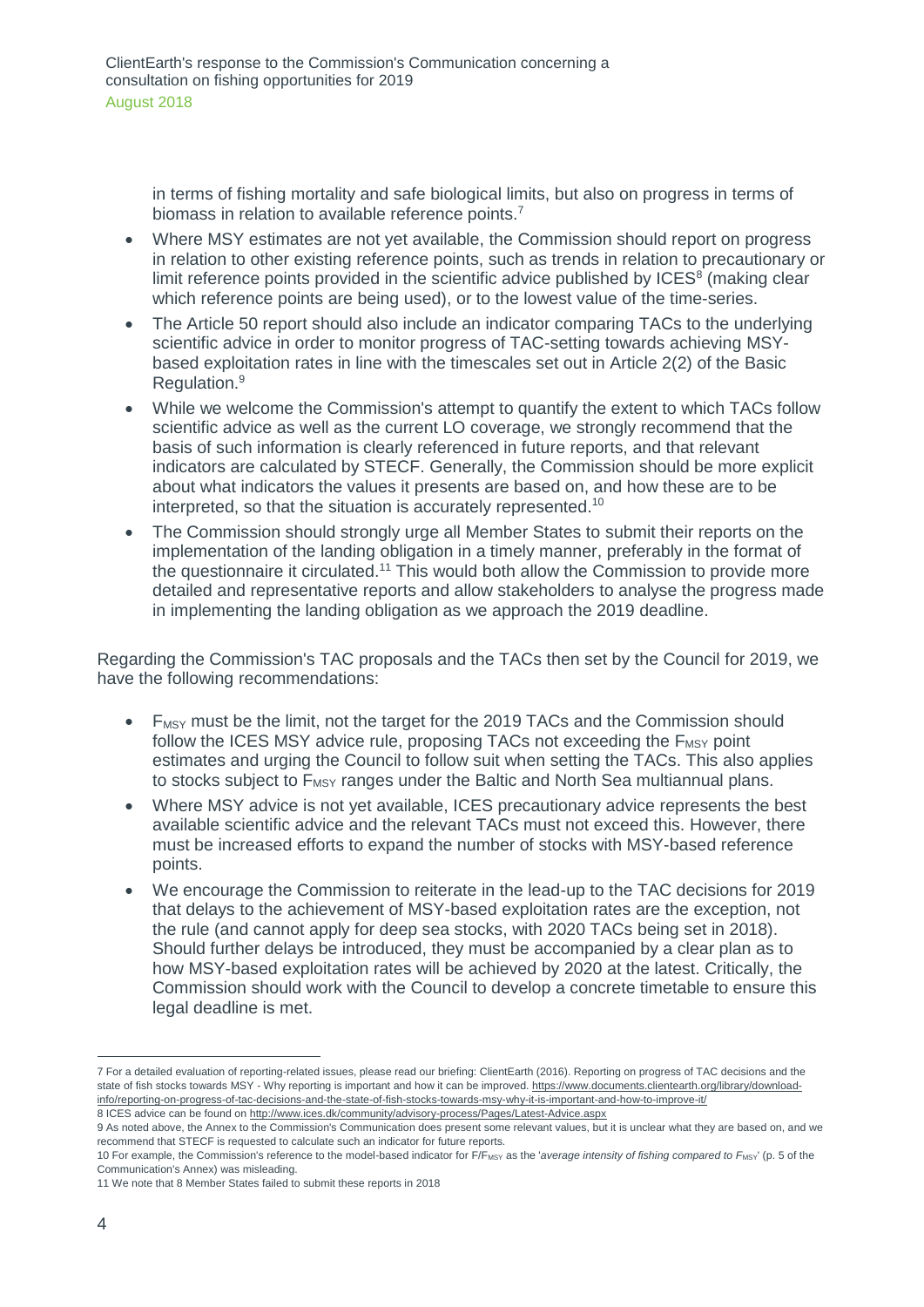- As we have previously highlighted, 'combined' *de minimis* exemptions, which would apply to more than one species, allow for higher discards than if the *de minimis* percentage were applied to just one species. We therefore urge the Commission to follow STECF's recommendation to account for this in its TAC proposal, '*by discounting the maximum possible amount of de minimis for each species that could potentially be discarded' <sup>12</sup>* in each of the respective TACs*.*
- The Commission should not propose the removal of TACs unless a prior assessment of the situation and potential implications through ICES has concluded that this will not result in exploitation of the relevant stock at levels above those consistent with the MSY objective. If the Commission proposes the removal of a TAC based on ICES' evaluation, clear alternative measures must be put in place immediately following the removal of the TAC to ensure that the respective stock is still fished in line with the MSY objective. We consider this in more detail below.
- The outstanding issue of mismatch between the geographic areas for which scientific advice is provided and the areas for which the actual TACs are set means that the Commission is currently not comprehensively demonstrating that it is proposing all TACs at sustainable levels, as scientifically advised by ICES.<sup>13</sup> We therefore call on the Commission to address the mismatch issue as a matter of urgency, and make its related considerations publicly available along with its TAC proposal.

Below we outline in more detail areas of specific concern as we approach the 2019 deadline for implementation of the landing obligation and the 2020 deadline for all stocks to be fished in line with MSY-based exploitation rates.

## **Delays to achieving MSY**

Article 2(2) requires that in order to meet the objective set out in the first paragraph – that fisheries management shall aim to restore and maintain fish populations above MSY levels – '*the [MSY] exploitation rate shall be achieved by 2015 where possible and on a progressive, incremental basis at the latest by 2020 for all stocks*'. As the 2015 deadline has passed there must be a clear focus on ensuring the 2019 TACs are proposed and set in line with MSY-based exploitation rates, with derogations only possible in very limited circumstances. We welcome the main objective set out in the Commission's communication - "*to achieve significant further progress towards reaching*  $F_{MSY}$  *as this is the last year before the*  $F_{MSY}$  *objective of 2020*". However, we reiterate that in order to achieve this, fishing opportunities must be set in line with scientifically advised maximum catch levels. We are therefore concerned that the Commission now appears to see the advice as only one factor to be taken into account, weakening the commitment made in previous years to not exceeding scientifically advised maximum catch levels.

We note that the Commission plans to assess, based on Member State analysis, "*whether or not*  achieving exploitation rates in line with  $F_{MSY}$  in 2019 would seriously jeopardise the social and *economic sustainability of the fishing fleets involved*". We remain concerned that the prospect of further delays is envisaged so close to the 2020 deadline. At this stage of the CFP implementation, any delays to the achievement of MSY-based exploitation rates should be the

<sup>12</sup> STECF (2017). 55th Plenary Meeting Report (PLEN-17-02); Publications Office of the European Union, Luxembourg; EUR XXXXX EN; doi:XXXXXX. See p. 38[. https://stecf.jrc.ec.europa.eu/documents/43805/1780485/2017-07\\_STECF+PLEN+17-02\\_JRCxxx.pdf](https://stecf.jrc.ec.europa.eu/documents/43805/1780485/2017-07_STECF+PLEN+17-02_JRCxxx.pdf)  13 See our briefing on this topic: ClientEarth (2016). Mismatch between TACs and ICES advice - Why it is an issue and how to address it. <https://www.documents.clientearth.org/library/download-info/comparing-total-allowable-catch-decisions-and-ices-advice-areas-pdf/>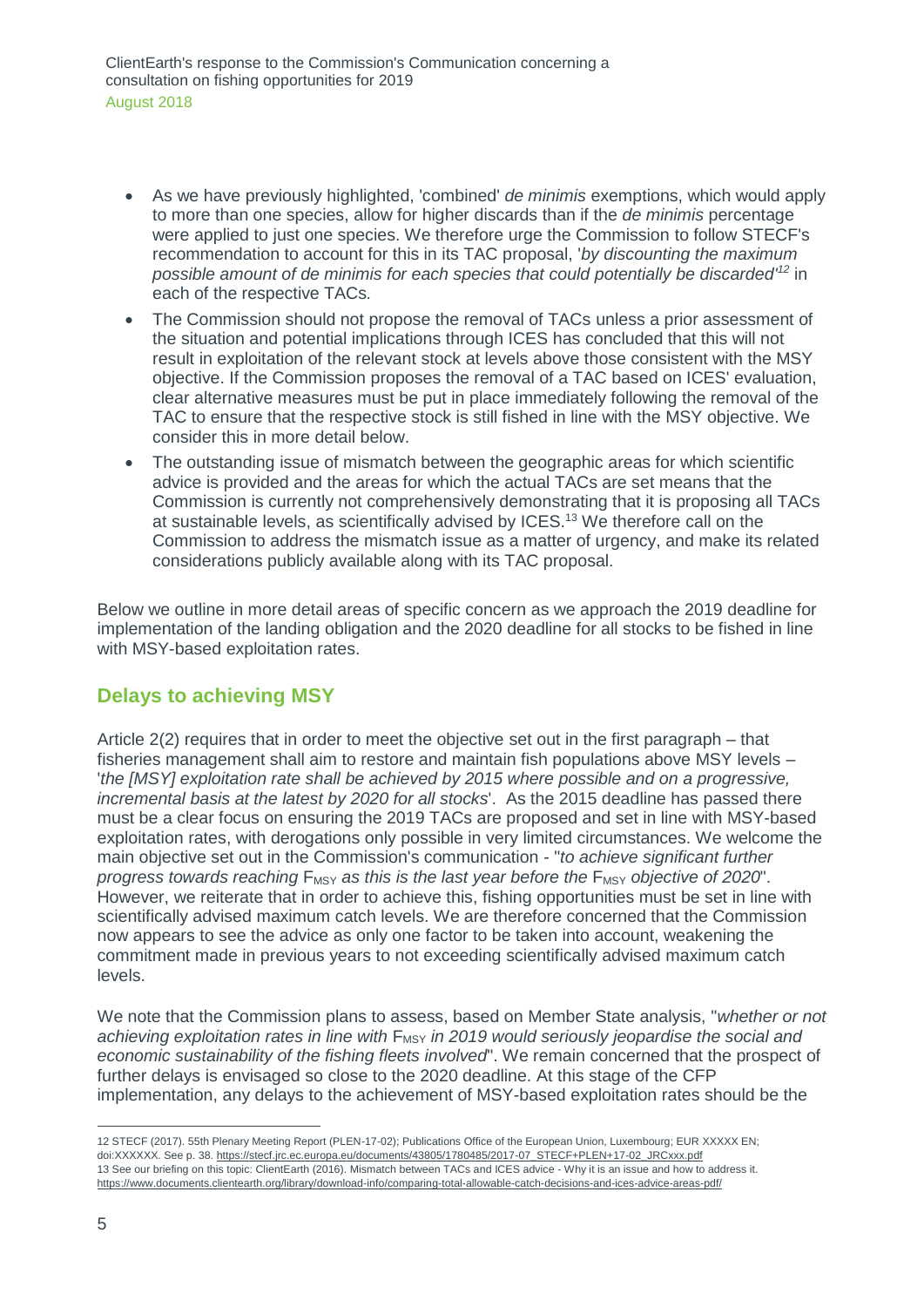exception, not the rule. If, as a last resort, delays based on socio-economic arguments are to be sought, these arguments must show a significant risk to the future of the fleet, which a delay will help mitigate or prevent. This is in line with the language used in Recital 7 of the Basic Regulation, which implies a situation that goes beyond fluctuations in the social and economic conditions of the fishing fleet that could, at least initially, be expected to be associated with a shift to MSY-based exploitation rates.

However, we are aware that there has previously been limited evidence provided to justify delays.<sup>14</sup> On this basis, we welcome the Commission's request for "*solid economic analysis*" to be submitted by the Member States in a timely manner. However, if a delay based on socioeconomics is to be accepted, a clear plan must also be presented to show how the MSY-based exploitation rates will be achieved by the 2020 deadline. Both the socio-economic arguments, including clear, strong supporting evidence, and the plan must be made publically available. The urgency of speeding up progress towards MSY is also highlighted by STECF's conclusion that progress until 2016 has been too slow<sup>15</sup>.

In line with the above points, we recommend that the Commission produces guidance regarding the limited circumstances in which a delay would be acceptable, outlining the necessary socioeconomic reasoning and who this should come from, the supporting evidence required and, crucially, the requirements for the plan for achieving MSY-based exploitation rates by the legal deadline. In doing so, the Commission should make clear that allowing for a delay is a last resort that should only be possible in exceptional circumstances The Commission should also make clear that no such delays can be considered for deep-sea stocks, for which 2020 TACs will be set in 2018.

#### **Lower ambitions for "bycatch" stocks**

ClientEarth has outlined above its concerns about the implications of fishing mortality ranges for the achievement of the MSY objective. However, a further concerning development in the North Sea MAP, and in the Western Waters MAP proposal, is the categorisation of stocks as 'target' and 'bycatch', with an accompanying lowering of ambition for those classed as bycatch.

The objective in Article 2(2) of the CFP basic regulation to restore and maintain harvested species above biomass levels capable of producing MSY applies to all harvested stocks, with no differentiation between 'target' and 'bycatch'. This means recovery objectives under a MAP should apply to all stocks without this differentiation. The NSMAP and WWMAP proposal foresee that bycatch stocks shall be managed under the precautionary approach, referring to the precautionary approach to fisheries management as defined in the CFP. However, the use of precautionary reference points as management targets, rather than MSY reference points, will deliver a higher fishing pressure and lower biomass than the levels that are required by the CFP.

<sup>14</sup> The Commission's responses to our comprehensive access to information requests regarding December Council 2016<sup>14</sup> showed that where socioeconomic arguments were presented by Member States, they were vague and lacked clear, strong supporting evidence: First Access to Information Request (AIR) submitted to the Council of the EU on 14 December 2016 requesting 'access to information regarding total allowable catches (TACs) of EU fish stocks in the Northeast Atlantic discussed and adopted on 12 and 13 December 2016'. Response received on 2 February 2017. Confirmatory application (Ref: 16/2430-Id/dm) sent on 24 February 2017, response received on 2 April 2017. Second AIR submitted to the European Commission on 26 June 2017 (GestDem 2017/3796- Ares (2017) 3211301), details and response available on [https://www.asktheeu.org/en/request/access\\_to\\_documents\\_related\\_to\\_t#outgoing-8779](https://www.asktheeu.org/en/request/access_to_documents_related_to_t#outgoing-8779)

<sup>15</sup> *'STECF observes that the recent slope of the indicators suggests that progress until 2016 has been too slow to allow all stocks to be maintained or restored to at least the precautionary Bpa, and managed according to FMSY by 2020*.' (see p. 7 of the most recent STECF report on CFP monitoring: STECF - Monitoring the performance of the Common Fisheries Policy (STECF-Adhoc-18-01). Publications Office of the European Union, Luxembourg, 2018, ISBN 978-92-79-85802-4, doi:10.2760/329345, JRC111761;

[https://stecf.jrc.ec.europa.eu/documents/43805/2092142/STECF+18-01+adhoc+-+CFP+Monitoring+2018.pdf\)](https://stecf.jrc.ec.europa.eu/documents/43805/2092142/STECF+18-01+adhoc+-+CFP+Monitoring+2018.pdf)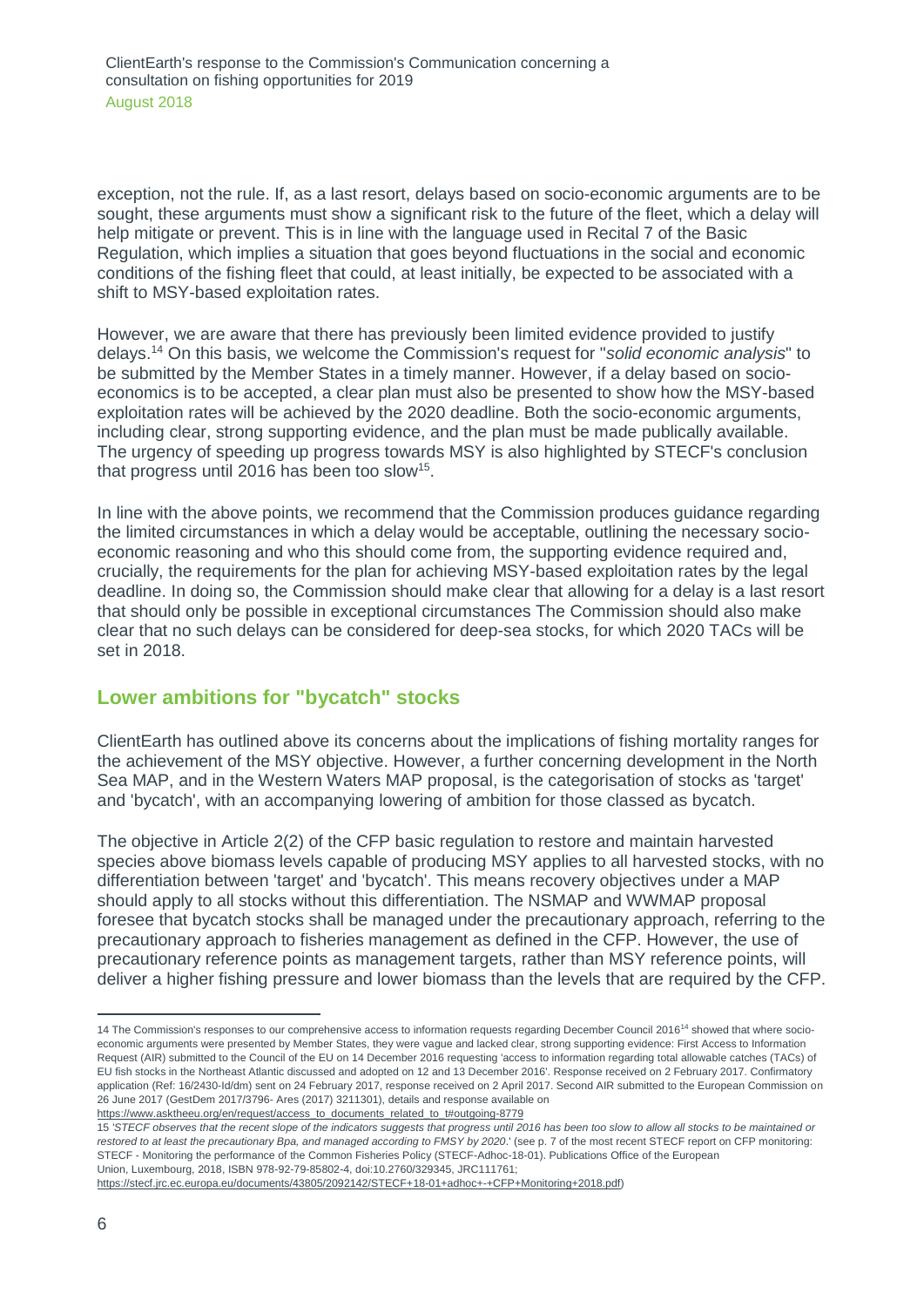Merely aiming to prevent the collapse of bycatch stocks is therefore insufficient to meet the requirements of the CFP, as well as existing environmental legislation. So, where MSY-based assessment exists, whether for target or bycatch stocks, fishing opportunities must be proposed and set in line with MSY. However, there are stocks for which MSY-based assessments do not currently exist. The Commission's ambition should be to increase the coverage of stocks with such assessments or develop proxies that ensure a comparable degree of conservation, in line with requirements in the CFP. However, the differentiated approach outlined in the jeopardises this. This is a key concern, as is the lack of transparency in the way the Commission categorises 'target' and 'bycatch' stocks, in particular because a target or bycatch stock in one fishery may not be so in another. A definitive categorisation may therefore be difficult.

The differentiation between 'target' and 'bycatch' stocks is not only an issue in the context of the MAPs. We are aware of the Commission's recent request to ICES to provide advice on removing TAC management for several 'bycatch' stocks. This request again indicates that the Commission has no ambition to restore 'bycatch stocks' above biomass levels capable of producing MSY but considers it sufficient to merely keep them within safe biological limits. It also raises broader concerns about the focus on removal of TACs. We consider this issue in more detail below.

At this stage, we would also draw the Commission's attention to our previous recommendation that the Commission develops a communication or a guidance document on how to implement the precautionary approach to fisheries management in line with Article 4(1)(8) of the CFP Regulation and Article 6 and Annex II of the UN Fish Stocks Agreement.

## **TACs and the landing obligation**

In light of the full implementation of the landing obligation in 2019, ClientEarth welcomes the Commission's intention to no longer propose top-ups, proposing TACs based on ICES landings advice rather than total catch advice. As issues may arise in 2019 with landing obligation implementation, in particular with levels of compliance, setting TACs in line with landings advice is an approach that demonstrates on appropriate level of precaution.

In mixed fisheries, it is inevitable that different stocks will have divergent levels of abundance. In certain cases, this may mean that setting the TAC at the maximum advice level for one of the stocks in the mixed fishery might result in either exceeding the maximum advised TAC level for another stock (or stocks), or in choking the fishery, if changes in fishing behaviour or selectivity are insufficient to alter catch composition. In order to safeguard the most vulnerable stock(s) in such scenarios, and to avoid choking, the TACs for the most abundant stocks in the mixed fishery should be set at a level lower than the maximum advised in the single species advice for those stocks.

The Commission's report on the implementation of the landing obligation highlights a number of issues. In particular, the Commission itself refers to the limited data on discard quantities, making it difficult to assess whether there has been a change in these quantities. It also highlights a key issue that ClientEarth has outlined in previous correspondence - "*uncertainty over the reporting by fishermen of fish discarded under exemptions (i.e. de minimis and high survivability), discards of fish currently not subject to the landing obligation and catches of fish below MCRS*". <sup>16</sup> The Commission also notes, based on the reports received, an apparent

<sup>16</sup> Commission staff working document accompanying communication from the Commission on the State of Play of the Common Fisheries Policy and Consultation on the Fishing Opportunities for 2019, p.38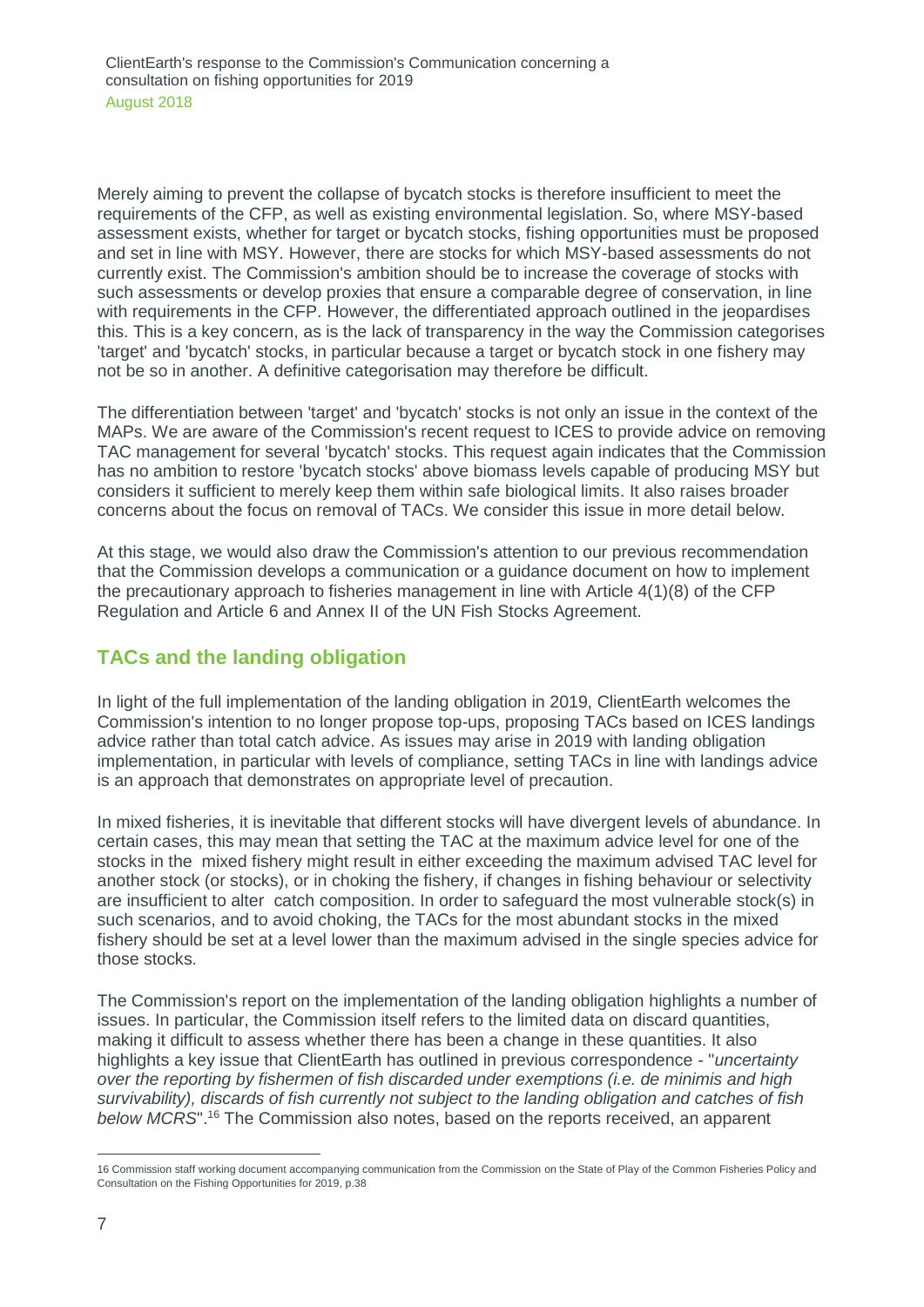ongoing reluctance of the industry to implement the landing obligation. This is concerning as we approach the 2019 deadline for full implementation. One key problem is the failure of a number of Member States to submit their reports on landing obligation implementation. This creates difficulties both for the Commission in its reporting but also for stakeholders looking to analyse the progress made. We therefore recommend that the Commission urges any Member States that have not yet submitted the relevant reports to do so as a matter of urgency and to push for next year's reports to be treated as a priority.

## **Removal of TACs**

As we approach the 2019 deadline for full implementation of the landing obligation, a number of solutions are being put forward for addressing the challenges of this obligation, particularly the issue of choke species. ClientEarth is concerned that an option that the Commission appears to be considering is the removal of TACs. Removing a TAC would remove a clear limit on fishing mortality. It changes the situation from one where the level of catches is more strictly regulated to one where there is potential for catches to be unlimited, whatever the status of the stock at a particular point in time. This would jeopardise the achievement of the requirement in Article 2(2) of the CFP basic regulation to limit exploitation rates in order to restore stocks above levels capable of producing MSY. Importantly, removal of TACs for non-target or less commercially valuable fish stocks (and of the associated obligation to land catches of these species) will neither solve the discard problem, nor reduce the waste in fisheries or foster the further improvements in selectivity intended by the introduction of the landing obligation. In light of this, we await the ICES response to the Commission's request for advice on the subject of TAC removal with interest.

TAC removal should be seen as a last resort and should only be considered following receipt of ICES advice on the potential implications of this approach for sustainable exploitation and conservation of the relevant stocks. In its advice, ICES should be requested to identify alternative management options and safeguards that will ensure fishing mortality does not exceed F<sub>MSY</sub>. Should the Commission be resolved to remove the TAC, these alternative management measures and safeguards must be in place immediately following its removal. There should be a focus on further improving selectivity and the avoidance of unwanted catches. In addition, there should be enhanced monitoring of the alternative measures and safeguards, with regular review to ensure their effectiveness in line with the CFP's objectives. Continued monitoring and reporting on the state of the stock should feed into the ICES advice cycle and where scientific advice indicates that a stock is deteriorating following the removal of the TAC, mechanisms should be in place to quickly reintroduce the TAC or introduce emergency measures.